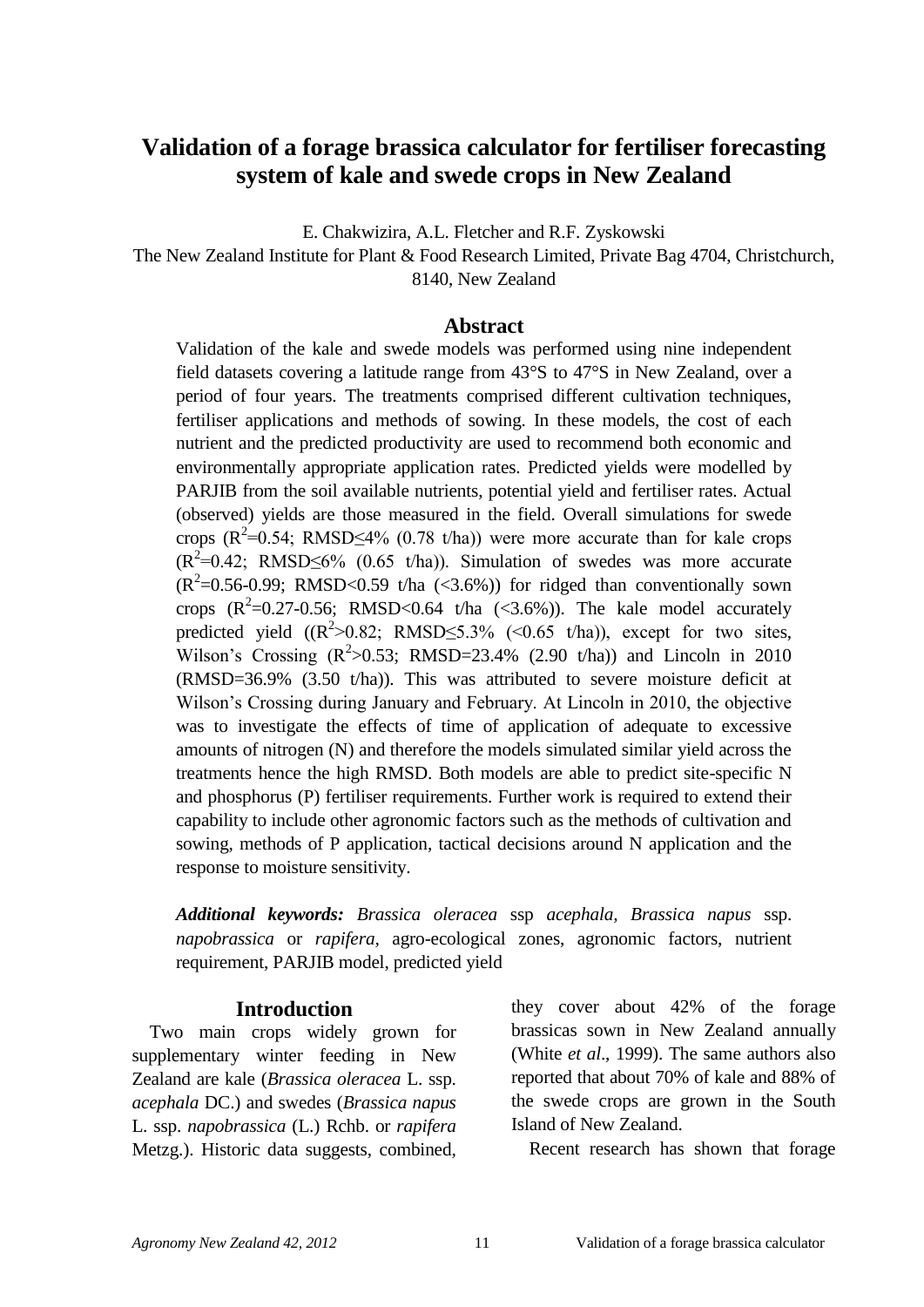brassica crops, particularly kale, have large nutrient requirements (Wilson and Maley 2006; Wilson *et al*., 2006; Fletcher *et al*., 2007). For example, Wilson *et al*. (2006) estimated that an 18 t/ha kale crop removes about 360 kg N, 450 kg potassium (K) and 50 kg P/ha. However, research on the influence of K on forage brassica dry matter (DM) production has shown little or no response (Davies 1970; Wilson *et al*., 2006), primarily because most soils in New Zealand are high in potassium. However, peaty soil which have no K in their parent material or volcanic soils may show significant K responses, hence, there is a need to further investigate K responses particularly in the central North Island.

Chakwizira *et al.* (2011b) have shown that a 10-15 t DM/ha kale or swede crop (2.5% N and 0.3% P, Cornforth *et al*., 1978) would contain between 250 and 375 kg N/ha and 30 to 45 kg P/ha. Most soils are unable to supply these amounts of N and P naturally during the growing season and therefore fertilisers must be added. However, rapid and high nutrient uptake by plants may lead to adverse effects on grazing animals (Nichol *et al*., 2003), such as nitrate poisonings. In addition, high fertiliser requirements create the potential for environmental risk from N leaching into ground water and/or P runoff into surface water. These environmental effects may be exacerbated by urine returns after grazing, especially during wet winter conditions when most of the kale and swede crops are grazed.

The main objective for the development of the forage brassica calculators was to calculate the nutrient requirements (Chakwizira *et al*., 2011b) of high producing forage brassica crops. Actual amounts of fertilisers applied are based on predetermined information such as site history and crop details, current fertiliser costs and concentrations of soil macronutrients based on pre-planting soil tests. Forage brassica calculators have been fully described in earlier papers by Chakwizira *et al*. (2011b) and Wilson *et al*. (2006). In this paper the kale and swede models are validated with nine independent field experiments that covered a wide range of the agro-ecological zones found in New Zealand.

## **Materials and Methods**

Nine field experiments were used, retrospectively, in the validation of the kale and swede models of the forage brassica calculator. These included two data sets for "Regal" and "Kestrel" kale from Lincoln, as described in recently published work (Chakwizira *et al*., 2010; Fletcher and Chakwizira 2012a; 2012 b). These will be referred to as Experiments A (Chakwizira *et al*., 2010) and B (Fletcher and Chakwizira 2012a; 2012b) for "Regal" and "Kestrel" kale, respectively. Experiments A and B were on a deep well-drained Templeton silt loam soil (Martin *et al*., 1992; Jamieson *et al*., 1995) with an available water-holding capacity of approximately 190 mm/m of depth. A third group of experiments conducted between 2006 and 2009 (de Ruiter *et al*., 2009) included "Aparima Gold' swede and 'Gruner' kale crops at seven sites in the South Island (Table 1) of New Zealand. These data sets will be referred to as Experiment C. The soil details are in Table 1. The actual N and P rates and sowing and harvest dates are in Table 2. The amounts of soil nutrients were determined as 'MAF quick-test units' (Mountier *et al*., 1966) and converted into mg/kg dry soil using the following conversion factors: Ca,  $\times$ 125; K,  $\times$ 20; Mg,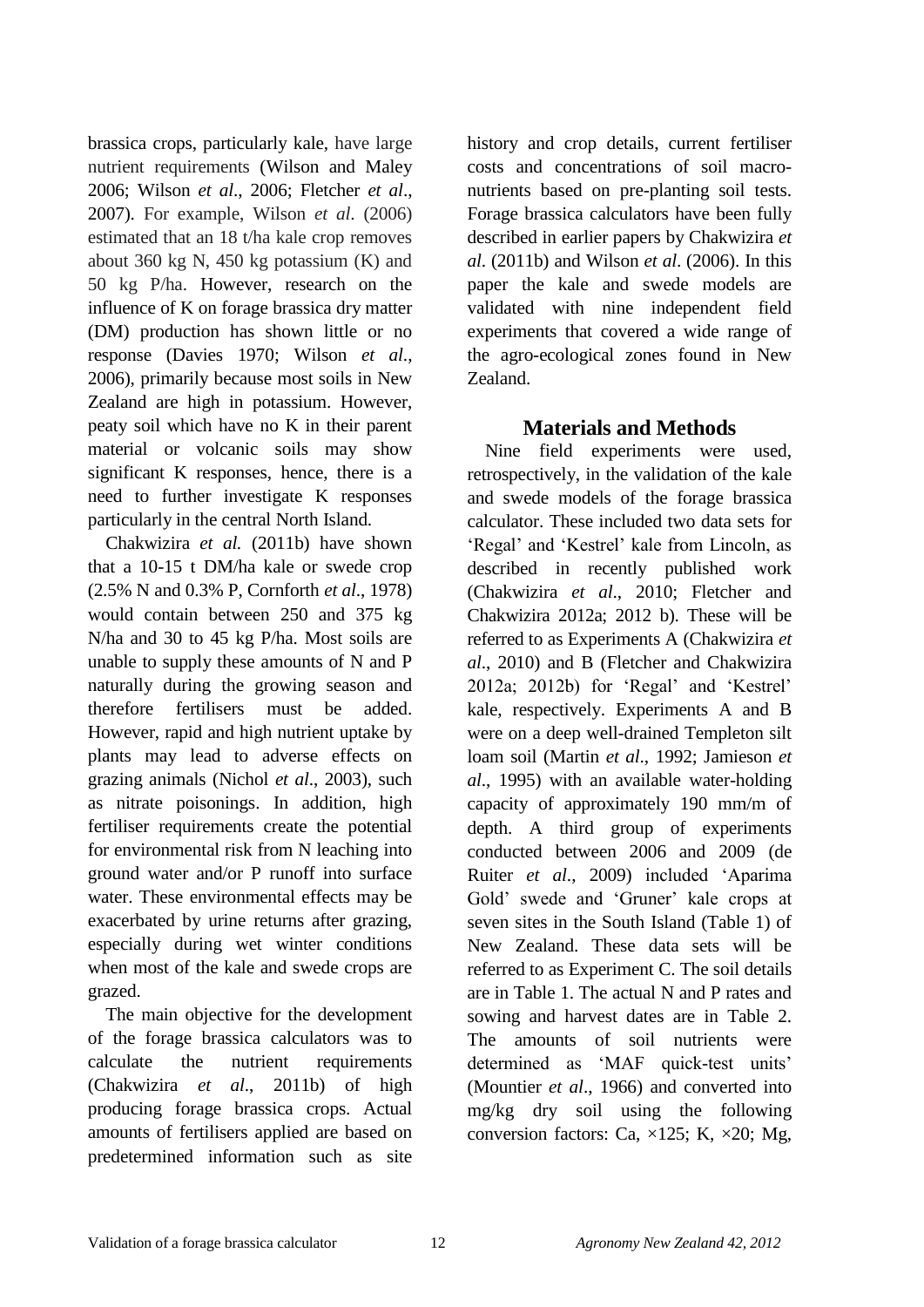Na,  $\times$ 5; P,  $\times$ 1.1 (Chapman and Banister, 1994).

Experiment A (Chakwizira *et al*., 2010) was a randomised complete block design, replicated three times. Triple superphosphate  $(0:21:0:0)$  at 0, 20, 40 and 60 kg P/ha was applied either broadcast by hand and soil incorporated before sowing or banded below the seed at sowing with an Өyjord drill. "Regal" kale seed treated with 'Superstrike®' was sown at 4 kg/ha on 17 December 2007. A soil test to 150 mm depth was taken from each of the 24 plots individually. The average soil test results were: pH 6.2 (5.8-6.5); Olsen P 13.3 (9-17), K 140 (80-220), Ca 1000 (875-1500), Mg 60 (40-90) mg/kg dry soil and available N of 76 (63-107) kg/ha. Numbers in parentheses are the nutrient ranges across the individual plots.

Experiment B (Fletcher and Chakwizira 2012a; 2012b) was a split plot randomised complete block design, replicated four times. It consisted of four forage brassica species ('Kestrel' kale, 'Titan' rape, "Keystone" swede and "Barkant" turnips) as the main plots and three factorial combinations of different fertiliser N rates and times of application. For the kale crops, Treatment 1 was 400 kg N/ha applied on 4 December 2009; Treatment 2 was 400 kg N/ha applied on 4 December 2009 and a further 400 kg N/ha applied on 29 January 2010 (800 kg N/ha total) and Treatment 3 was 400 kg N/ha applied on 29 January 2010. All N was applied in the form of urea (46:0:0:0) and was followed by an irrigation event to avoid volatilisation losses. Average soil test results to 150 mm depth of soil were: pH 6.1; Olsen P 13, K 160, Ca 1125, Mg 45, S 4 mg/kg soil and available N of 74 kg/ha. The experiment was sown on 18 November 2009 and the final harvest for kale crops was on 8 June 2010.

Experiment C (de Ruiter *et al.* 2009, Table 2) consisted of five treatments at four of the five kale sites and six treatments at each of the two swede sites (Table 1, 2). There were three treatments for kale crops at the Cromwell site. All experiments at each of the seven sites were replicated four times. "Gruner" kale seed was sown at 4 kg/ha at five sites and "Aparima Gold" swede at 0.8 kg/ha for the ridged crops and 1.5 kg/ha for the conventionally sown crops at the two Gore sites. The five sites for kale experiments (Table 2) were located at Bankside, on a stony Brown soil and Fairlie, on Pallic soil (McLaren and Cameron, 1996), in Canterbury. Two sites were in Southland: Wilson's Crossing near Winton, on a Wakanui silt loam (Radcliffe, 1974) and Riverton, on Brown soils (Metsons and Gibson, 1977). The fifth site was in Cromwell, on Brown soils often described as Semi-arid sand (Radcliffe and Cossens, 1974). All seven sites had been under long-term pastures (>10 years) and were not irrigated.

The treatments for the kale experiments (Table 2), except for the Cromwell site were: a control, and two rates each of N and P either broadcast after sowing or banded during sowing. At Cromwell, the three treatments were: control, N and P broadcast after sowing or banded during sowing. The rates of N and P applied differed with site, based on background soil fertility. For example, at Bankside 36 and 54 kg N/ha and 40 and 60 kg P /ha were each banded or broadcast, while 49 and 58 kg N/ha and 54 and 64 kg P/ha were each banded or broadcast at Fairlie.

Basal fertiliser was applied as muriate of potash (KCL; 50% K) at 240 kg/ha and 1.5 kg/ha boron at all the seven sites.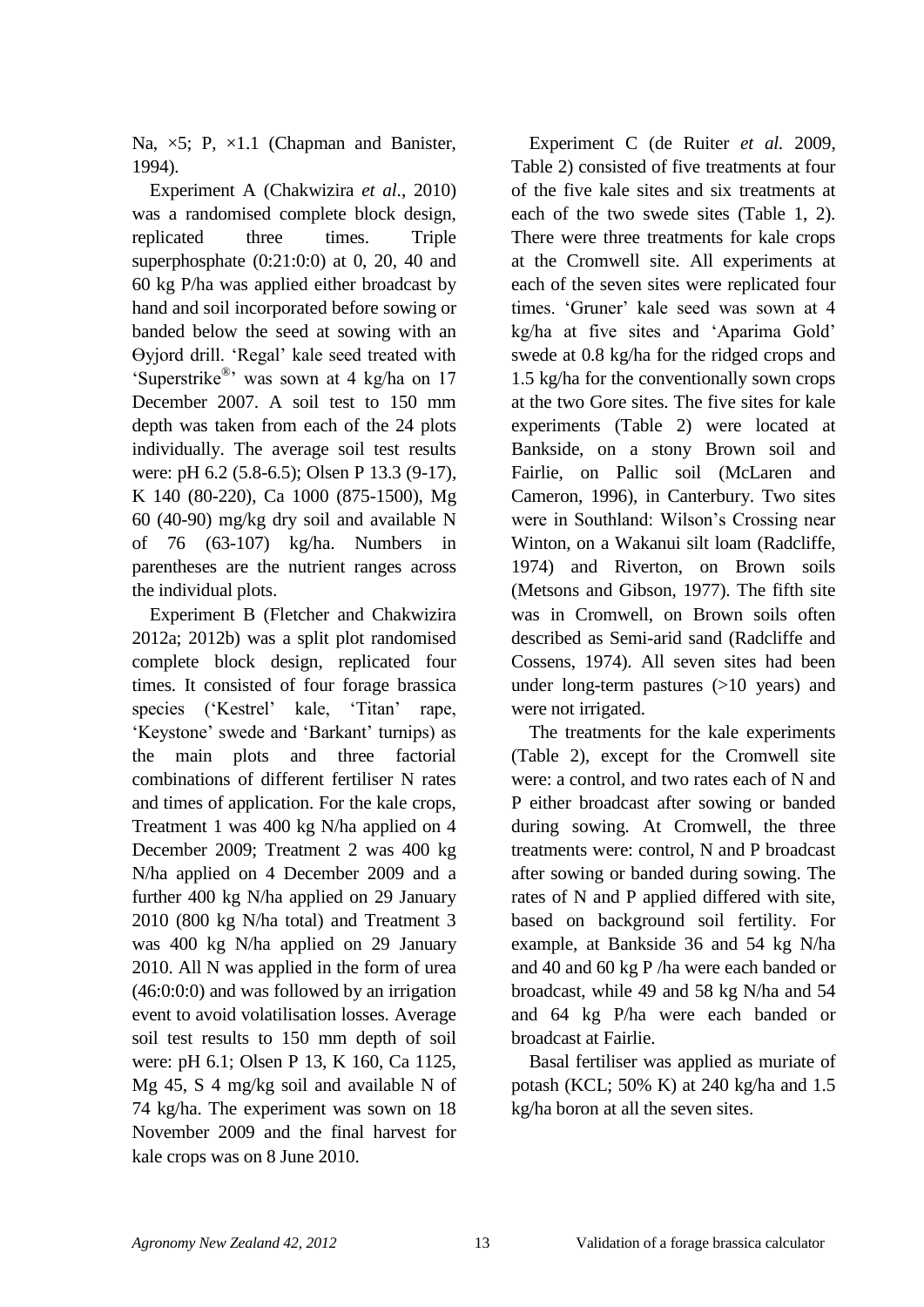|                       |         |           | requirements (McLaren and Cameron, 1990; Chakwizira <i>et al.</i> , 2011a). |           |                          |             |             |
|-----------------------|---------|-----------|-----------------------------------------------------------------------------|-----------|--------------------------|-------------|-------------|
| Site                  | pH      | Olsen P   | K                                                                           | Mg        | S                        | B           | $N$ (kg/ha) |
| Bankside <sup>2</sup> | 6.2     | 20        | 120                                                                         | 50        | 12                       | 1.5         | 136         |
| Fairlie               | 6.1     | 13        | 80                                                                          | 125       | 4                        | 0.6         | 108         |
| Cromwell <sup>3</sup> | 5.7     | 14        | 60                                                                          | 60        | $\overline{\phantom{0}}$ |             | 80          |
| Wilson's Crossing     | 5.7     | 13        | 60                                                                          | 55        | 8                        | 1.1         | 205         |
| Riverton              | 5.8     | 10        | 60                                                                          | 70        | 8                        | 0.8         | 296         |
| <b>Gore 2008</b>      | 6.0     | 10        | 60                                                                          | 30        | 5                        |             | 160         |
| Gore 2009             | 5.9     | 16        | 100                                                                         | 50        |                          |             | 262         |
| Optimum               | 5.8-6.2 | $20 - 25$ | 100-140                                                                     | $20 - 50$ | 10-12                    | $0.7 - 1.3$ | 200-300     |

**Table 1:** Soil test results<sup>1</sup> for Experiment C (mg/kg soil unless stated otherwise) for South Island sites in 2006-09 (see year and crop type in Table 2) and the optimum nutrient<br>  $\frac{1006 \text{ GHz}}{1000 \text{ GHz}}$  $r<sub>1</sub>$   $\ldots$   $r<sub>n</sub>$ <br>(Makwizira *et al.*, 2011a).

<sup>1</sup>Converted into mg/kg dry soil by the following conversion factors: Calcium (Ca),  $\times$ 125; Potassium (K),  $\times$ 20; Magnesium (Mg), Na,  $\times$ 5; Phosphorus (P),  $\times$ 1.1; Sulphur (S),  $\times$ 1.0 (Chapman and Bannister, 1994). N was determined as available mineralisable nitrogen (Waring and Bremmer, 1964).

<sup>2</sup>Average values from all plots at all the sites.

 $3$ No test results for S and B, but included Ca (875) and Na (15).

| Table 2: Fertiliser rates <sup>1</sup> , time of application and the key sowing and harvest dates for |  |  |  |  |  |  |
|-------------------------------------------------------------------------------------------------------|--|--|--|--|--|--|
| Experiment C.                                                                                         |  |  |  |  |  |  |

| Site                  | Crop  |    | $(kg/ha)^T$ |                | Fertiliser rates<br>Mid-season N<br>(at weeks) |    |                | Key dates      |                                        |              |
|-----------------------|-------|----|-------------|----------------|------------------------------------------------|----|----------------|----------------|----------------------------------------|--------------|
|                       |       |    | N           | P              |                                                |    | 6              | 12             |                                        |              |
|                       |       |    | N1 N2       | P <sub>1</sub> |                                                |    | P2 N3 N4 N3 N4 |                | Sowing                                 | Harvest      |
| <b>Bankside</b>       | Kale  | 36 | 54          | 40             |                                                |    |                |                | 60 55 86 55 86 28 Nov 2006 30 May 2007 |              |
| Fairlie               | Kale  | 49 | 58          | 54             | -64                                            | 57 | 92             |                | 58 92 30 Nov 2006 06 June 2007         |              |
| Wilson's Crossing     | Kale  | 54 | 63          | 60             | 70                                             | 14 | 42             |                | 14 42 13 Dec 2006                      | 13 June 2007 |
| Riverton              | Kale  | 18 | 63          | 60             | 70                                             |    | $\theta$       | $\Omega$       | 14 Dec 2006                            | 13 June 2007 |
| Cromwell <sup>2</sup> | Kale  |    | 54          |                | 60                                             |    | 62             | 62             | 15 Dec 2006                            | 12 June 2007 |
| <b>Gore 2008</b>      | Swede |    | 63          |                | 70                                             |    | 100            | $\overline{0}$ | 11 Dec 2007                            | 21 May 2008  |
| <b>Gore 2009</b>      | Swede |    | 70          |                | 50                                             |    | $\overline{0}$ | $\Omega$       | 01 Dec 2008                            | 20 May 2009  |

<sup>1</sup>For kale crops, the treatments were: control (no N or P), N1 and P1 either broadcast at sowing (Treatment 2) or banded during sowing (Treatments 3) and N2 and P2 either broadcast at sowing (Treatment 4) or banded during sowing (Treatments 5). Additional N was applied during the season as N3 for treatments 2 and 3 or N4 for treatments 4 and 5.

<sup>2</sup>The three treatments were: control (no N or P), N and P broadcast at sowing and N and P banded during sowing.

The two "Aparima Gold" swede experiments at Gore (Table 1, 2), were on a Waimumu silt loam soil (Carran *et al*., 1982). The experimental design was a split plot consisting of six treatments replicated four times. Treatments were two methods of sowing (ridging and conventional) as main plots and three factorial combinations of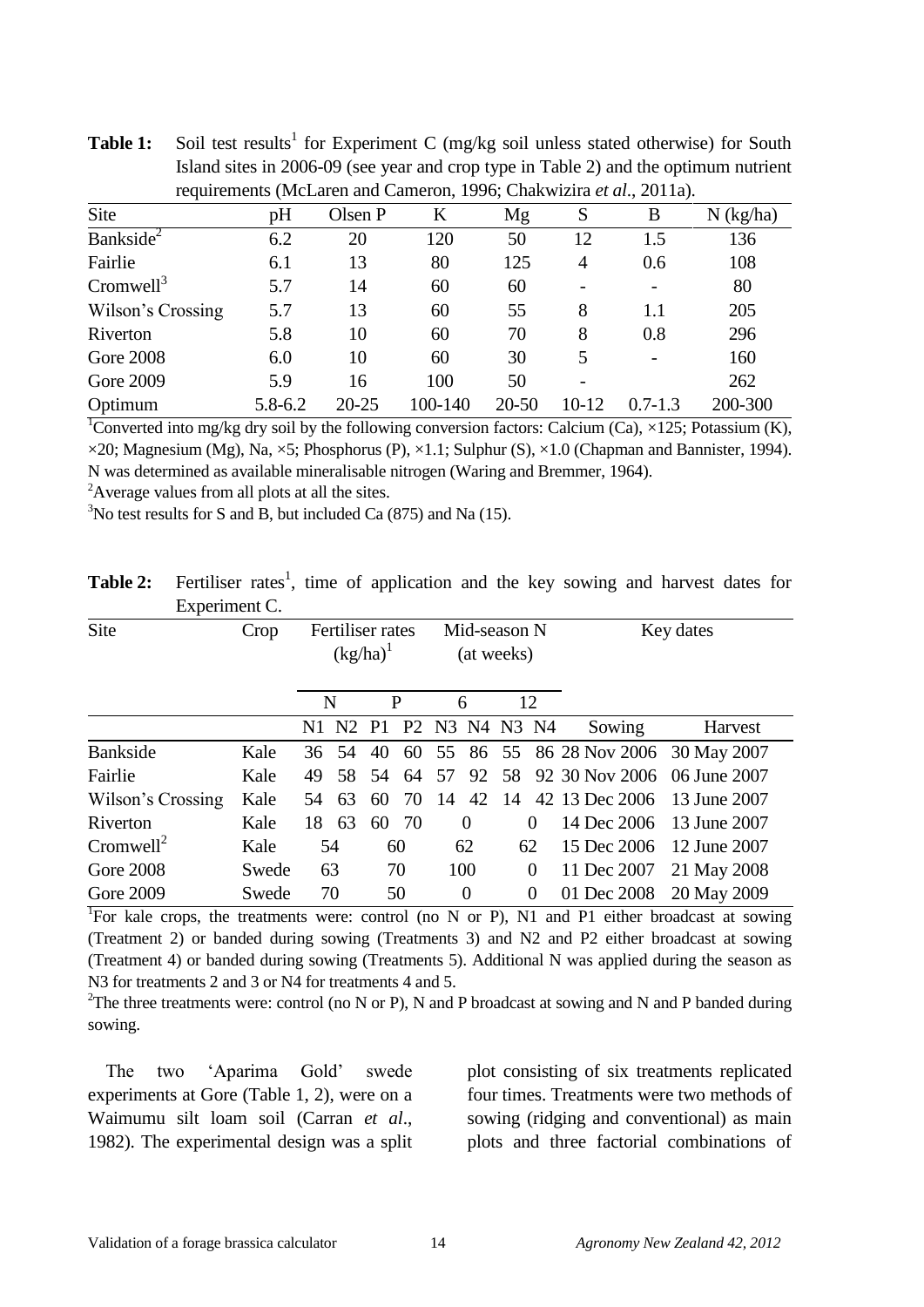two rates of DAP (0 or 350 kg/ha) and two methods of DAP application (banding or broadcast) as the subplots.

#### **Measurements**

The DM yields for Experiments A and B were determined every 14-21 days by harvesting a 0.5  $m^2$  quadrat per plot. Dry matter yield for Experiment C was determined once at mid-season and once at the end of the season by harvesting  $3 \text{ m}^2$ quadrats. For each plot harvested, the number of plants was counted and fresh

weight was determined. A representative 5 plant sub-sample was then retained for leaf and stem partitioning. Partitioned subsamples were dried in a forced air oven at 70°C to constant weight.

## **Meteorological conditions**

Meteorological data for Experiment A and B were described in Chakwizira *et al*. (2010) and Fletcher and Chakwizira (2012a; 2012b), respectively. Experiment A and B crops were irrigated. Weather details for Experiment C sites are shown in Table 3.

**Table 3:** Mean weather data for the all Experiment C sites (NIWA, 2012); long term averages (LTA) and the actual recorded rainfall (mm) and temperature (Temperature °C) for the growing period.

| $\text{Site}^1$                     | <b>LTA</b> |       | Actual recorded |       |          | <b>Differences</b> |  |
|-------------------------------------|------------|-------|-----------------|-------|----------|--------------------|--|
|                                     | Rainfall   | Temp. | Rainfall        | Temp. | Rainfall | Temp.              |  |
| Bankside (Rakaia, 8 km)             | 311        | 14.7  | 381             | 13.8  | 70       | $-0.9$             |  |
| Fairlie                             | 285        | 13.7  | 271             | 12.7  | $-14$    | $-1.0$             |  |
| Cromwell                            | 324        | 13.8  | 298             | 14.4  | $-26$    | 0.7                |  |
| Wilson's Crossing (Winton, 13.3 km) | 600        | 10.0  | 487             | 12.0  | $-113$   | 2.0                |  |
| Riverton (Otautau, 30 km)           | 600        | 10.0  | 540             | 10.0  | $-60$    | 0.0                |  |
| <b>Gore 2008</b>                    | 460        | 12.4  | 366             | 12.8  | $-94$    | $-0.4$             |  |
| Gore 2009                           | 460        | 12.4  | 426             | 12.1  | $-34$    | 0.3                |  |

<sup>1</sup>Actual station shown in parentheses, where there was no data from the site

The closest recorded weather data from the Riverton site was from Otautau, about 30 km north. Table 3 also shows moisture deficits for Riverton, Gore in 2008 and Wilson"s Crossing which occurred between January and February, coinciding with a period of high radiation. Temperature was similar or higher than the long-term averages (LTA) except for the Bankside and Fairlie site which were 1°C lower.

## **Data analysis**

Dry matter (DM) values were analysed using analysis of variance (ANOVA). An indication of the variation associated with means was given by the least significant difference (LSD) (P=0.05). Full descriptions for the data analyses were given by Chakwizira *et al*. (2011b). Briefly, a 1:1 line was used to determine the fit of the measured to simulated yield for the overall data for each crop. The root mean square of the deviation (RMSD) and adjusted coefficient of determination  $(R^2)$ (Kobayashi and Salam, 2000) were used as measures of accuracy of the simulation. An RMSD of ≤10% (Kobayashi and Salam, 2000) was considered as an accurate simulation. The most appropriate format for the RMSD was in t/ha (Reid *et al*., 2002), although we also calculated the errors as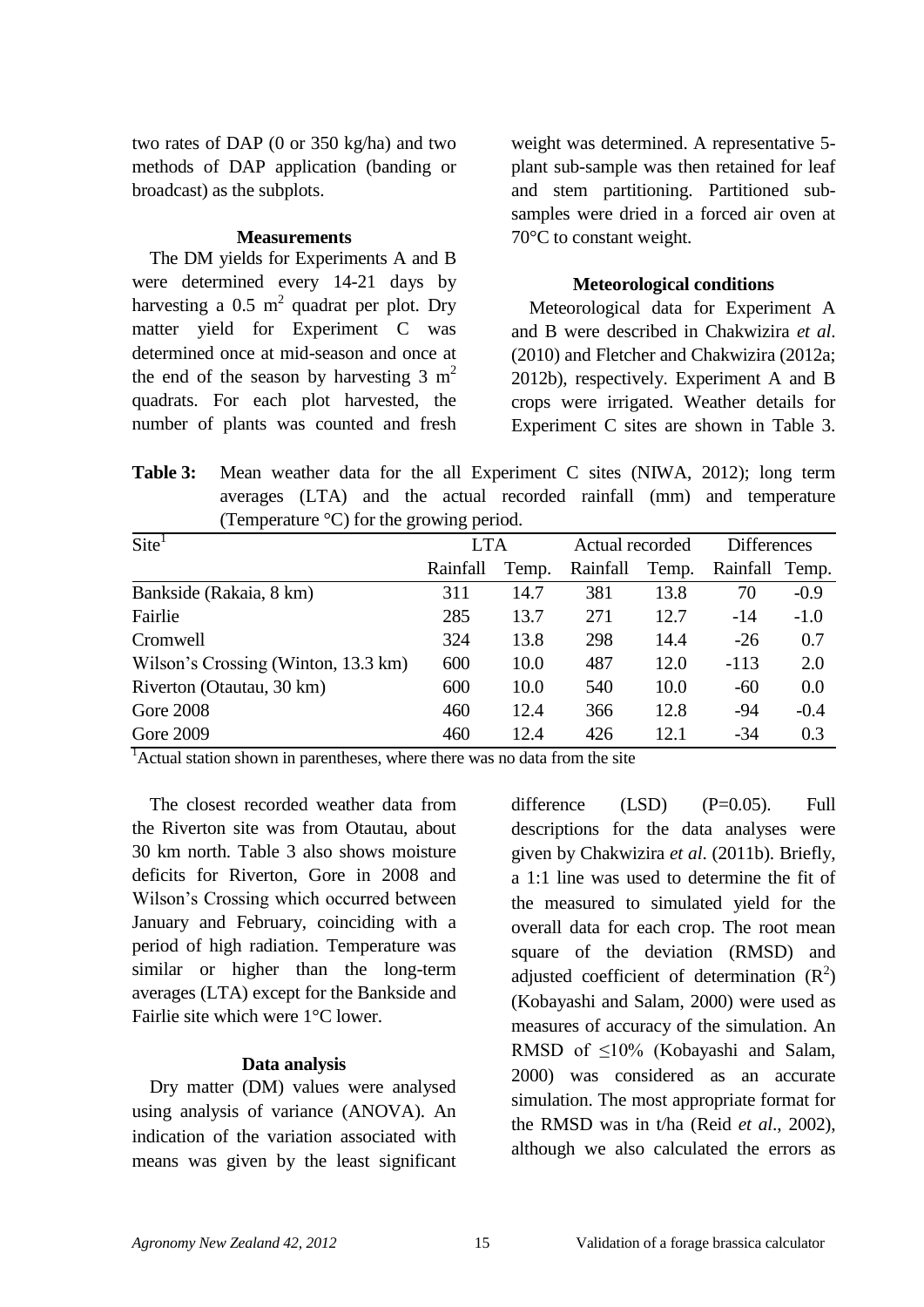percentages. In this study, simulated yield was that modelled by PARJIB (Reid *et al*., 2002) - a model that analyses and forecasts yield responses to nutrients, from the soil available nutrient levels, the potential yield and the fertiliser rates as described by Chakwizira *et al.* (2011b).

## **Results**

## **Kale crops** Dry matter yield increased with N and/or

P supply in Experiments A and C, except for the Cromwell site. The method of P application and timing of N application had no effect on the final measured yields of kale crops in these experiments. The kale model simulated the same DM yield for all the fertiliser treatments because it does not account for method of P application and split application of N. It also consistently simulated a low yield for the control crop compared with fertilised crops (Figure 1).



**Figure 1:** Measured versus predicted dry matter (DM) yields for kale crops grown between 2006 and 2010 at seven sites in South Island; ● Bankside, ○ Fairlie, ▼ Wilson"s Crossing,  $\Delta$  Riverton,  $\blacksquare$  Cromwell (Experiment C),  $\Box$  Lincoln (Experiment A) and  $\Diamond$  Lincoln (Experiment B). 1:1 line perfect agreement.

Figure 1 shows the overall DM yield prediction was fair  $(R^2=0.42; RMSD \leq 6\%$  $(\leq 0.65 \text{ t/ha})$  for all the sites (Table 4). Overall, 73% of the points (22 out of 30) on

the graph were within the 10% RMSD margin. The model accurately predicted the yield at individual sites  $(R^2>0.82)$ ; RMSD $\leq$ 5.3% (< 0.65 t/ha)), except two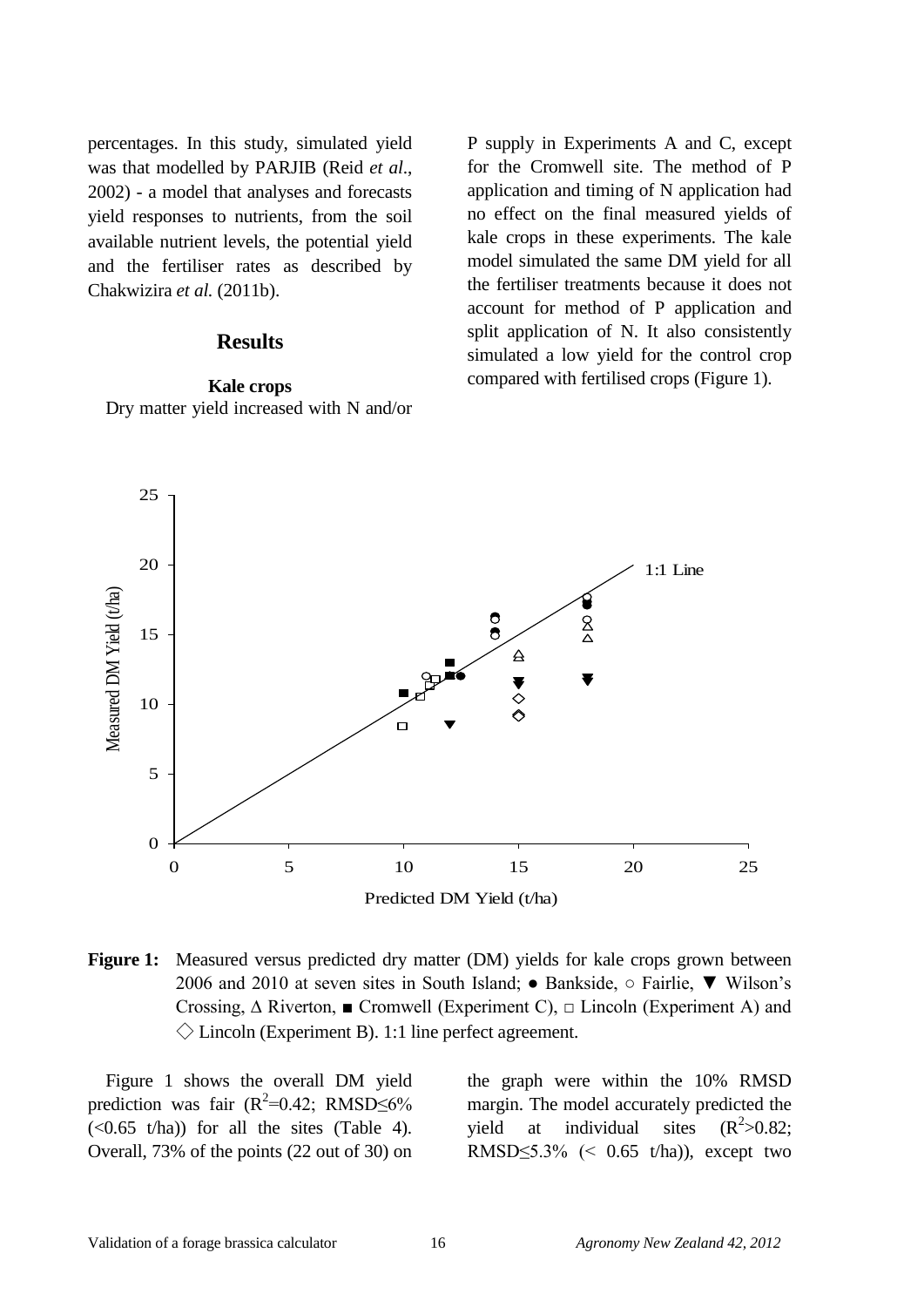sites; Wilson's Crossing  $(R^2>0.53)$ ; RMSD=23.4% (2.90 t/ha)) and Lincoln in 2010 (RMSD=36.9% (3.50 t/ha)). At both sites DM yield was over-predicted across treatments by up to 6 t/ha. The predicted yield was 15-18 t/ha compared with

measured yields of approximately 12 t/ha at Wilson"s Crossing and 9-10 t/ha at Lincoln in 2010, when fertiliser was applied. Figure 1 also shows DM yield was slightly overpredicted at Riverton by about 2 t/ha.

**Table 4:** The root mean square of the deviation (RMSD, t/ha and percentage (%) and adjusted coefficient of determination  $(R^2)$  for kale crops grown at different sites (Experiment A, B and C, Figure 1).

| Site              | <b>RMSD</b> |      |      |
|-------------------|-------------|------|------|
|                   | t/ha        | $\%$ |      |
| Bankside          | 0.44        | 2.9  | 0.90 |
| Fairlie           | 0.49        | 3.2  | 0.85 |
| Wilson's Crossing | 2.90        | 23.4 | 0.53 |
| Riverton          | 0.60        | 4.5  | 0.95 |
| Cromwell          | 0.64        | 5.3  | 0.82 |
| Lincoln 2008      | 0.22        | 2.1  | 0.99 |
| Lincoln 2010      | 3.50        | 36   |      |

<sup>1</sup>Straight line (model predicted the same yield across treatments).

#### **Swede crops**

The measured DM yield for swede crops ranged from 11.4 to 15.2 t/ha. Dry matter yield in 2008 was 2 t/ha higher  $(P<0.05)$ when crops were conventionally sown (Figure 2) compared with ridging. Measured yield was also higher when DAP was drilled rather than broadcast. However, in 2009 swedes only responded to banded DAP under ridging, which produced 15.1 t/ha compared with 13.5 for broadcast DAP crops. The measured DM yield did not differ between the control and broadcast P crops. When conventionally sown, DM yield was about 2 t/ha more  $(P<0.05)$  than the control at 14 t/ha when DAP was applied, irrespective of method of fertiliser application.

The swede model simulated the overall DM yield reasonably well  $(R^2=0.54)$ ; RMSD=0.78 t/ha) across sites and years (Figure 3), with all the points on the graph within the 10% RSMD margin (Table 5). Prediction of DM yield for the conventionally sown crops was inconsistent between the years; under predicted by approximately 2 t/ha in 2008 and over predicted by the same margin in 2009. As expected, the predicted DM yield was similar across the fertiliser treatments, irrespective of method of P application. It was also consistently lower under the control treatments.

Simulation was better  $(R^2=0.56-0.99)$ ; RMSD< $0.59$  t/ha (< $3.6\%$ )) for ridged crops (Table 5) than for conventionally sown crops  $(R^2=0.27-0.56;$  RMSD<0.64 t/ha  $(<3.6\%)$ ) at both sites.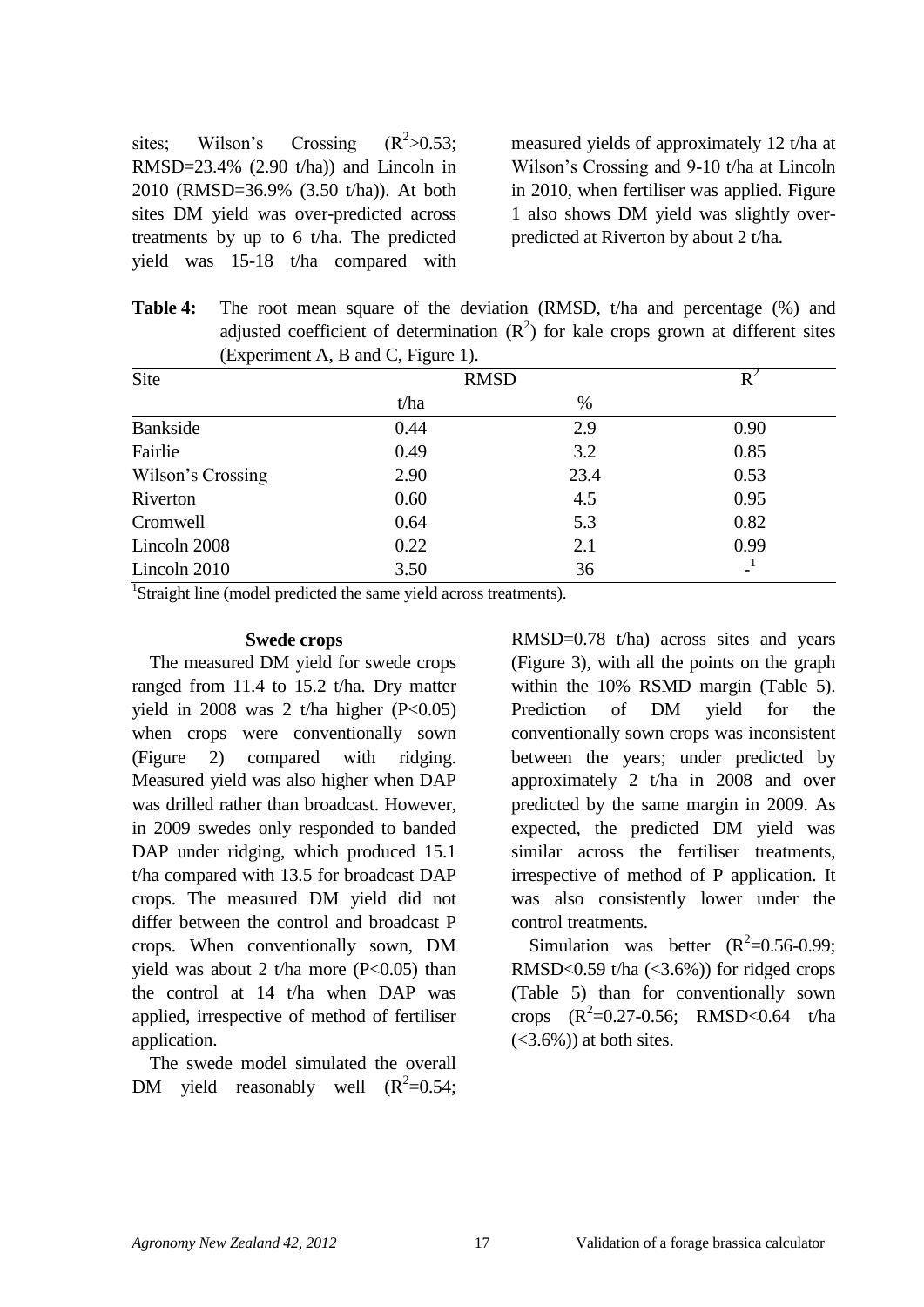

- **Figure 2:** Measured versus predicted dry matter (DM) yields for swede crops grown at Gore, Southland, (Experiment C) in 2007-08 (● Conventional tillage vs. ∆ Ridging) and in 2008-09 (○ Conventional vs. ▼ Ridged). 1:1 line perfect agreement.
- **Table 5:** The root mean square of the deviation (RMSD, t/ha and percentage (%) and adjusted coefficient of determination  $(R^2)$  for swede crops grown at two sites (Experiment C, Figure 2) in Gore.

| Site             | Method of sowing | <b>RMSD</b> |      |      |
|------------------|------------------|-------------|------|------|
|                  |                  | t/ha        | $\%$ |      |
| <b>Gore 2008</b> | Conventional     | 0.64        | 3.6  | 0.52 |
| <b>Gore 2008</b> | Ridged           | 0.20        | 1.3  | 0.56 |
| Gore 2009        | Conventional     | 0.42        | 2.4  | 0.27 |
| Gore 2009        | Ridged           | 0.59        | 3.6  | 0.99 |

## **Discussion**

Kale DM yields of 9 to 18 t/ha across experiments was consistent with those reported in the literature (Wilson *et al*., 2006; Chakwizira *et al*., 2009; Chakwizira *et al*., 2010; Chakwizira *et al*., 2011a). These results reflected the diversity of agronomic management and site potentials expected from these species. However, for

the leafy, short statured kale cultivars 'Kestrel' (Fletcher and Chakwizira 2012a; 2012b) and "Regal" (Chakwizira *et al*., 2010) yields were consistently lower at  $\leq$ 13 t/ha. Measured DM yield for swede crops were  $\geq$ 3 t/ha lower than the potential yield of 18-20 t/ha reported by de Ruiter *et al*. (2009) and also reflected the diversity of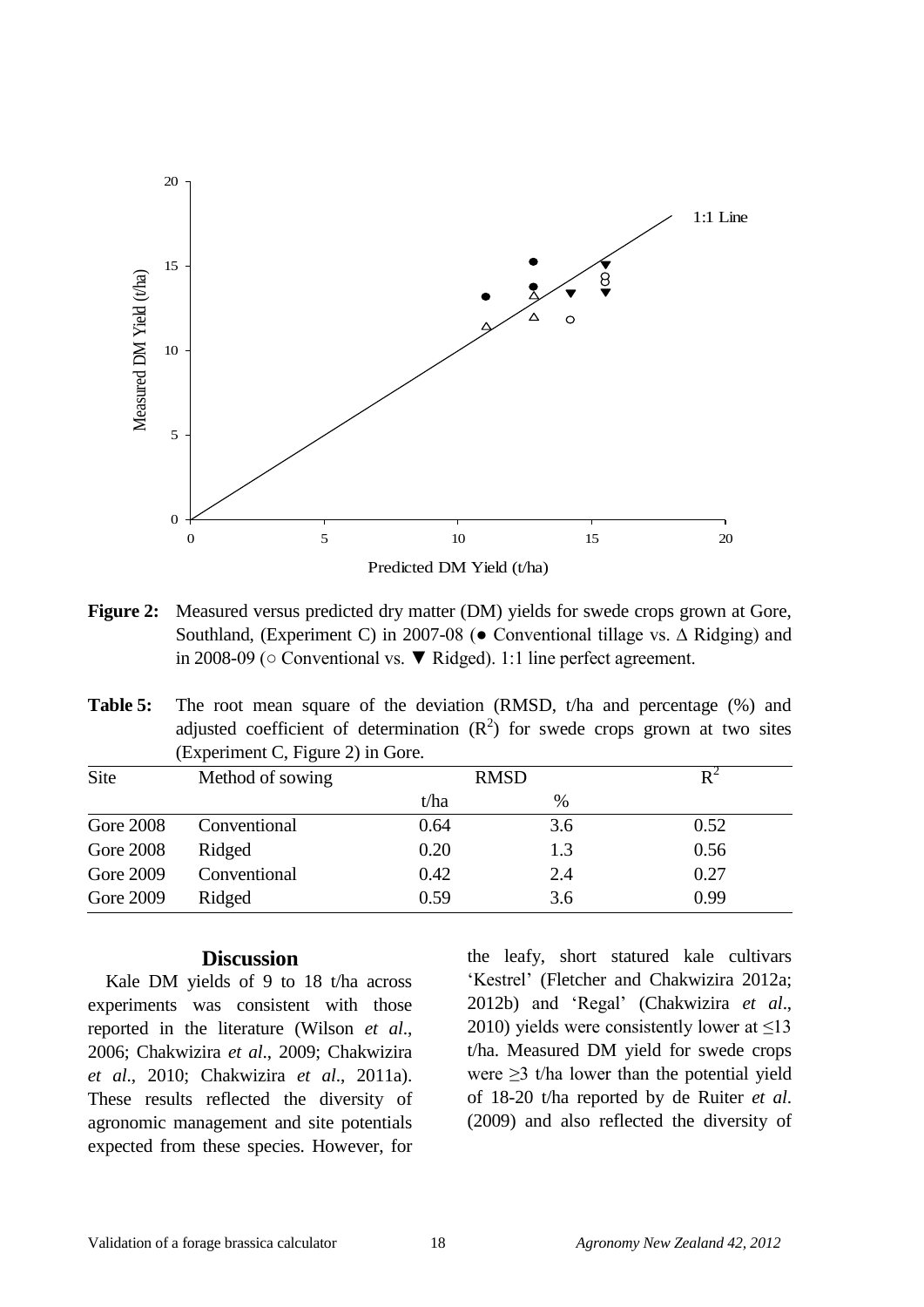agronomic management of brassica crops at the farm level.

The simulation for kale crops  $(R^2=0.42)$ was fair. As 73% of the points on the graph are within the <10% RMSD recommended by Kobayashi and Salam (2000), the low fit for the overall simulation was attributed to the over prediction at the Wilson"s Crossing and Lincoln sites (Experiment B and C, Figure 1). The low measured yields at Wilson"s Crossing were attributed to significant moisture deficits and higher mean temperatures (Table 3). The site only received 80% of the long-term average rainfall and had a 2°C higher mean temperature. This was experienced between January and February, at a time when radiation was high. This restricted crop growth rate and therefore the potential dry matter accumulation was lower than expected. The pre-season prediction by the calculators was not expected to accurately predict yield under unfavourable or uncharacteristic weather. However, this scenario shows the model can be used to estimate the potential yield loss caused by moisture stress assuming all other factors affecting yield are minimised. Chakwizira and Fletcher (2012) have reported a 24% and 36% yield reduction in forage turnips (*Brassica rapa* L*.* var*. rapa* L*.* syn*. Brassica campestris* ssp*. rapifera* (Metzg*.*) and rape (*Brassica napus spp. biennis.* Schubl. & G. Martens) crops, respectively, when irrigated to 67% of the control (fully irrigated) crops. These authors also reported yield loss of up to 55% for both crops when irrigated to 33% of the control. The low yield at Lincoln in 2010 may be attributed to cultivar differences. Kestrel kale, a short statured cultivar with higher leaf: stem ratio (Gowers and Armstrong 1994; Adams *et al*., 2005) was planted at this site compared with the medium to tall cultivars Regal

(Chakwizira *et al*., 2010) and Gruner (Gowers and Armstrong 1994) kale used in other sites. Overall, the kale model was sufficiently robust to provide accurate N and P fertiliser requirements.

A reasonable agreement between measured and predicted yield  $(R^2=0.54)$ was obtained for swede crops. The higher swede yield when P was banded than broadcast in 2008 was consistent with other results on swedes (Chakwizira *et al*., 2011a) and other forage brassica crops (Wilson *et al*., 2006). However, in 2009 banding was only superior when crops where ridged. Response to banding under moisture stress (2008, Table 3) has been reported for swedes (Chakwizira *et al*., 2011a) and other crops (Grant *et al*., 2000). The swede model consistently predicted lower yields for the control crops. This is reasonable as the background soil fertility was low to moderate at these sites (Table 1). The data sets used here were from Southland only and therefore data from other swede producing regions (Chakwizira *et al*., 2011a) such as Otago and the central North Island of New Zealand are required to determine consistency of prediction. The swede model was able to provide N and P fertiliser requirements to maximise yields for these crops.

Dry matter yield for the conventionally sown crops was higher  $(P<0.05)$  than ridged crops in 2008. Scott (1971) showed that conventionally sown swede crops can produce more DM yield (>40%) than ridged crops. The differences in the current experiment can be attributed to the moisture deficit experienced (Table 3) at this site. Furthermore, swede crops sown on ridges were sown at 610 mm row spacing (Stephen and Kelson, 1974; Stephen and Kelson, 1975) compared with 150 mm (Chakwizira *et al*., 2011a) for the conventionally sown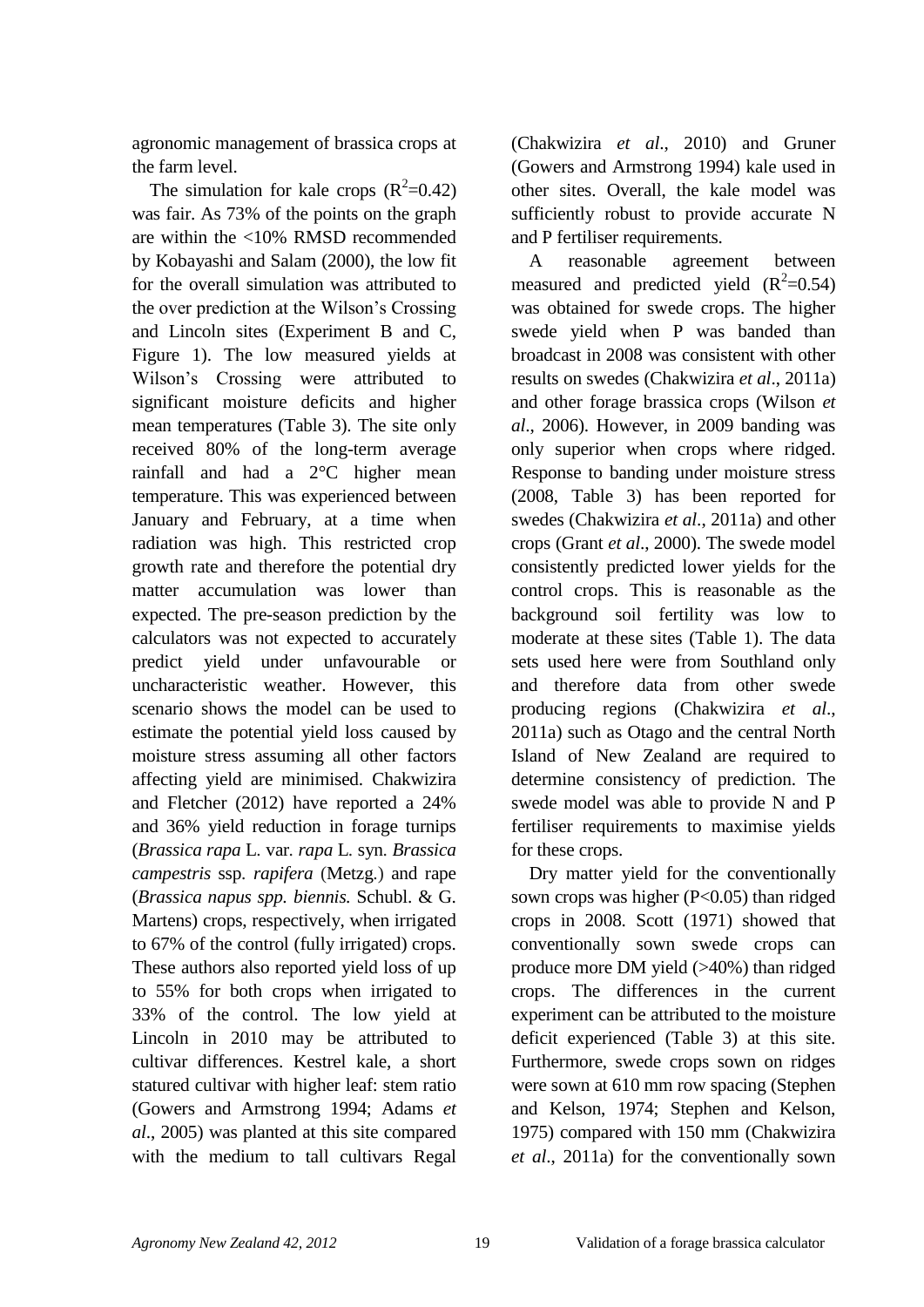crops. The ridged crops failed to close their canopies, therefore were not capturing all of the incoming radiation. Open canopies would also lead to loses of available soil moisture from the exposed soil surfaces. The combined effects of loss of radiation and moisture may have resulted in reduced yields in a relatively dry year (Table 3).

These forage brassica models are intended for site-specific brassica production (Chakwizira *et al*., 2011b). The predictions within each site were acceptable for kale  $(R^2 \ge 0.70)$ ; RMSD $\le 12\%$ ) and variable for swedes  $(R^2 \ge 0.27$ ; RMSD $\le 4\%$ ). These results show that the current kale and swede models are sufficiently robust to predict N and P fertiliser requirements and hence, potential DM yields for the key regions were both crops are grown in New Zealand. However, both kale and swede models could be enhanced by the inclusion of modules to predict the impact of agronomic practices (Chakwizira *et al*., 2011b), such as method of P fertiliser application, and the impact of water stress. Other factors, such as diseases and pests and other nutrient deficiencies, may also limit yields to below potential.

Chakwizira *et al*. (2011b) commented that the current versions of the calculators are primarily designed for managing the capital fertiliser requirements and they cannot be used for in-season decision making in terms of N fertiliser rates and timings. There is still scope to improve the versatility of the calculators to include a capability for managing split application of N fertiliser during crop establishment, therefore enabling improved economic and environmental outcomes.

## **Conclusions**

The calculators are sufficiently robust to predict N and P requirements for forage

kale and swede crops over a range of sites in New Zealand.

More research is needed on the effects of methods of brassica crop establishment, P application and moisture stress effects on yield before these factors are included in the calculators.

#### **Acknowledgements**

Funding was provided by Ballance Agri-Nutrients. The authors thank all Plant & Food Research employees, past and present, who were involved in all the trials from 2002 to 2010, particularly Shane Marley, Nathan Arnold, Andrea Pearson, Mike George, Richard Sim, John de Ruiter and Derek Wilson.

#### **References**

- Adams, C.M., Scott, W.R., Wilson, D.R. and Purves, L. 2005. Dry matter accumulation and phenological development of four brassica cultivars sown in Canterbury. *Agronomy New Zealand* 35: 1-18.
- Carran, R.A., Ball, P.R., Theobald, P.W. and Collins, M.E.G. 1982. Soil nitrogen balances in urine affected areas under two moisture regimes in Southland. *New Zealand Journal of Experimental Agriculture* 10: 377-381.
- Chakwizira, E. and Fletcher, A.L. 2012. Mechanisms of drought response in summer forage brassicas. *In*: Proceedings of 16<sup>th</sup> Australian Agronomy Conference, 14-18 October, Armidale, Australia. Retrieved on 3 November 2012 from http://www.regional.org.au/au/asa/2012/c rop-development/8184\_chakwizirae.htm.
- Chakwizira, E., Fletcher, A.L., de Ruiter, J.M., Meenken, E., Maley, S. and Wilson, D.R. 2009. Kale dry matter yield responses to nitrogen and phosphorus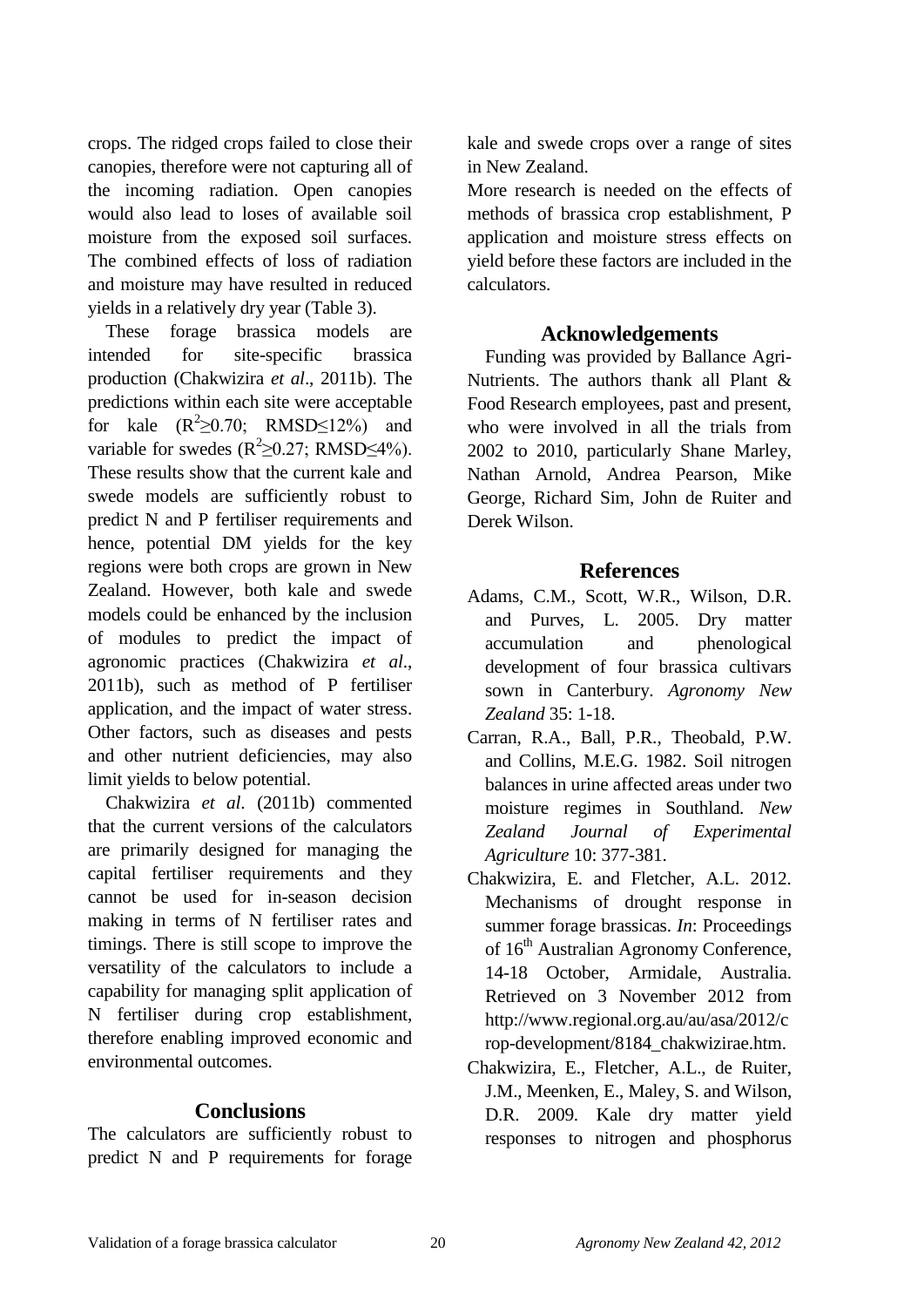application. *Agronomy New Zealand* 39: 59-70.

- Chakwizira, E., Fletcher, A.L., Meenken, E., Johnstone, P., Maley, S., Arnold, N., Armstrong, S., George, M., Sim, R.E., Minchin, R., Morton, J.D. and Stafford, A.D. 2011a. Dry matter response of swede crops to phosphorus (P) and nitrogen (N) application in Southland and central North Island regions of New Zealand. *Agronomy New Zealand* 41: 23- 37.
- Chakwizira, E., Fletcher, A.L. and Zyskowski, R.F. 2011b. Validation of the Forage Brassica Calculator: A fertiliser forecasting system for forage brassica crops grown in New Zealand. Pasja and bulb turnips. *Proceedings of the New Zealand Grassland Association* 73: 89- 94.
- Chakwizira, E., Moot, D.J., Scott, W.R., Fletcher, A.L. and Maley, S. 2010. Establishment and dry matter production of kale supplied with banded or broadcast phosphorus (P) fertiliser. pp. 311-316. *In*: Proceedings of the  $4<sup>th</sup>$  Australasian Dairy Science Symposium, 31 August-2 September, Lincoln University, Christchurch, New Zealand
- Chapman, H.M. and Bannister, P. 1994. Vegetative Production and Performance of Calluna vulgaris in New Zealand, with Particular Reference to Tongariro National-Park. *New Zealand Journal of Ecology* 18: 109-121.
- Cornforth, S., Stephen, R.C., Barry, T.N. and Baird, G.A. 1978. Mineral content of swedes, turnips, and kale. *New Zealand Journal of Experimental Agriculture* 6: 151-156.
- Davies, J.D.C. 1970. Fertilisers. pp. 6-8. *In*: Profitable brassica production. Elanco Products and Company.
- de Ruiter, J.M., Wilson, D.R., Maley, S., Fletcher, A.L., Fraser, T.J., Scott, W.R., Dumbleton, A.J., Berryman, S. and Nichol, W. 2009. Management practices for forage brassicas. Plant and Food Research. 62 pp.
- Fletcher, A.L., Brown, H.E., Wilson, D.R. and Maley, S. 2007. Forage production and nitrogen uptake of kale. pp. 335-342. *In*: Proceedings of the  $3<sup>rd</sup>$  Australasian Dairy Science Symposium, 18-20 September 2007, Melbourne, Australia.
- Fletcher, A.L. and Chakwizira, E. 2012a. Developing a critical nitrogen dilution curve for forage brassicas. *Grass and Forage Science* 67: 13-23.
- Fletcher, A.L. and Chakwizira, E. 2012b. Nitrate accumulation in forage brassicas. *New Zealand Journal of Agricultural Research* 55: 413-419.
- Gowers, S. and Armstrong, S.D. 1994. A comparison of the yield and utilisation of six kale cultivars. *New Zealand Journal of Agricultural Research* 37: 481-485.
- Grant, C.A., Flaten, D.N., Tomasiewicz, D.J. and Sheppard, S.C. 2001. The importance of early season phosphorus nutrition *Canadian Journal of Plant Science* 81: 211-224.
- Jamieson, P.D., Martin, R.J. and Francis, G.S. 1995. Drought influence on grain yield of barley, wheat and maize. *New Zealand Journal of Crop and Horticultural Science* 23: 55-66.
- Kobayashi, K. and Salam, M.U. 2000. Comparing simulated and measured values using mean squared deviation and its components. *Agronomy Journal* 92: 345-352.
- Martin, R.J., Jamieson, P.D., Wilson, D.R. and Francis, G.S. 1992. Effects of soil moisture deficits on the yield and quality of 'Russet Burbank' potatoes *New*